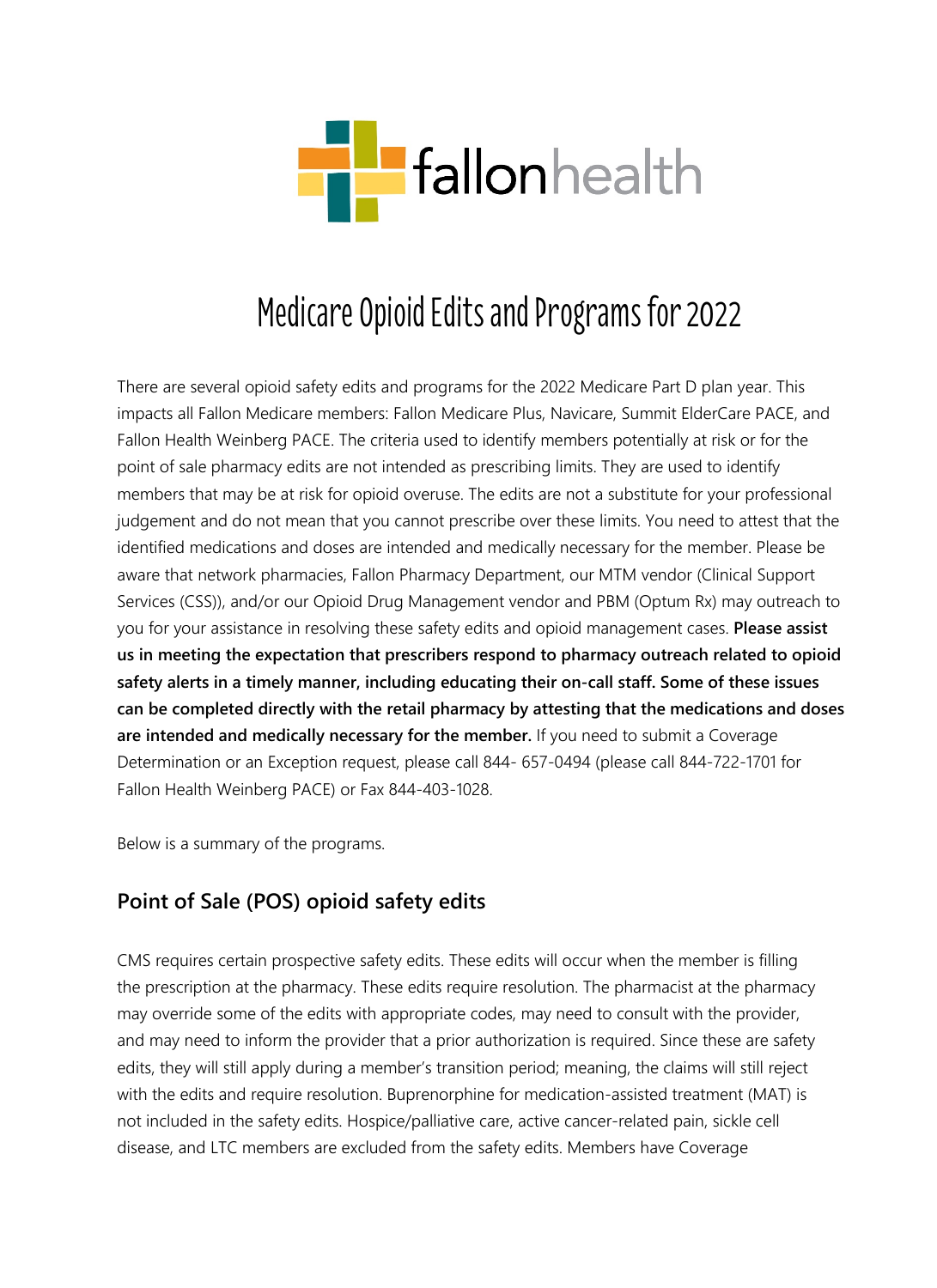Determination and Appeal rights under this program. The edits include:

- Soft edit for concurrent opioid and benzodiazepine use pharmacy can override
- Soft edit for duplicative long-acting (LA) opioid therapy pharmacy can override
- Soft edit for concurrent opioid and prenatal vitamins use pharmacy can override
- Soft edit for concurrent opioid and Medication Assisted Therapy (MAT) use pharmacy can override
- Care coordination edit at 90 morphine milligram equivalents (MME) and 2 prescribers pharmacy can override only after consultation with the prescriber, documentation of the discussion, and if the prescriber confirms intent (the opioids and/or day supply is intended and medically necessary for the member), using an override code that indicates the prescriber has been consulted.
- Hard edit for a 7-day supply limit for initial opioid fills (opioid naïve) with a 120-day look-back. This will require a prior authorization to be submitted. Provider needs to attest that the opioids and/or day supply is intended and medically necessary for the member. Member is considered opioid naïve if there are no opioid claims in the past 120 days.

## **Medication Therapy Management (Not applicable to PACE programs)**

We are also including special eligibility criteria into our Medication Therapy Management Program (MTMP). In addition to traditional MTMP eligibility, members are eligible for MTMP if they have high opioid usage, defined as:

- Opioid pharmacy claims equal to or greater than 90 Morphine Milligram Equivalents (MME) and
- Three or more opioid prescribers, and
- Three or more opioid dispensing pharmacies

OR

- Opioid pharmacy claims equal to or greater than 90 Morphine Milligram Equivalents (MME), and
- Five or more opioid prescribers,

OR

- Any MME level, and
- Seven or more opioid prescribers or seven or more opioid dispensing pharmacies

Members are also eligible for MTM if they have been identified as an At-Risk Beneficiary (ARB) under a Drug Management Program (DMP)